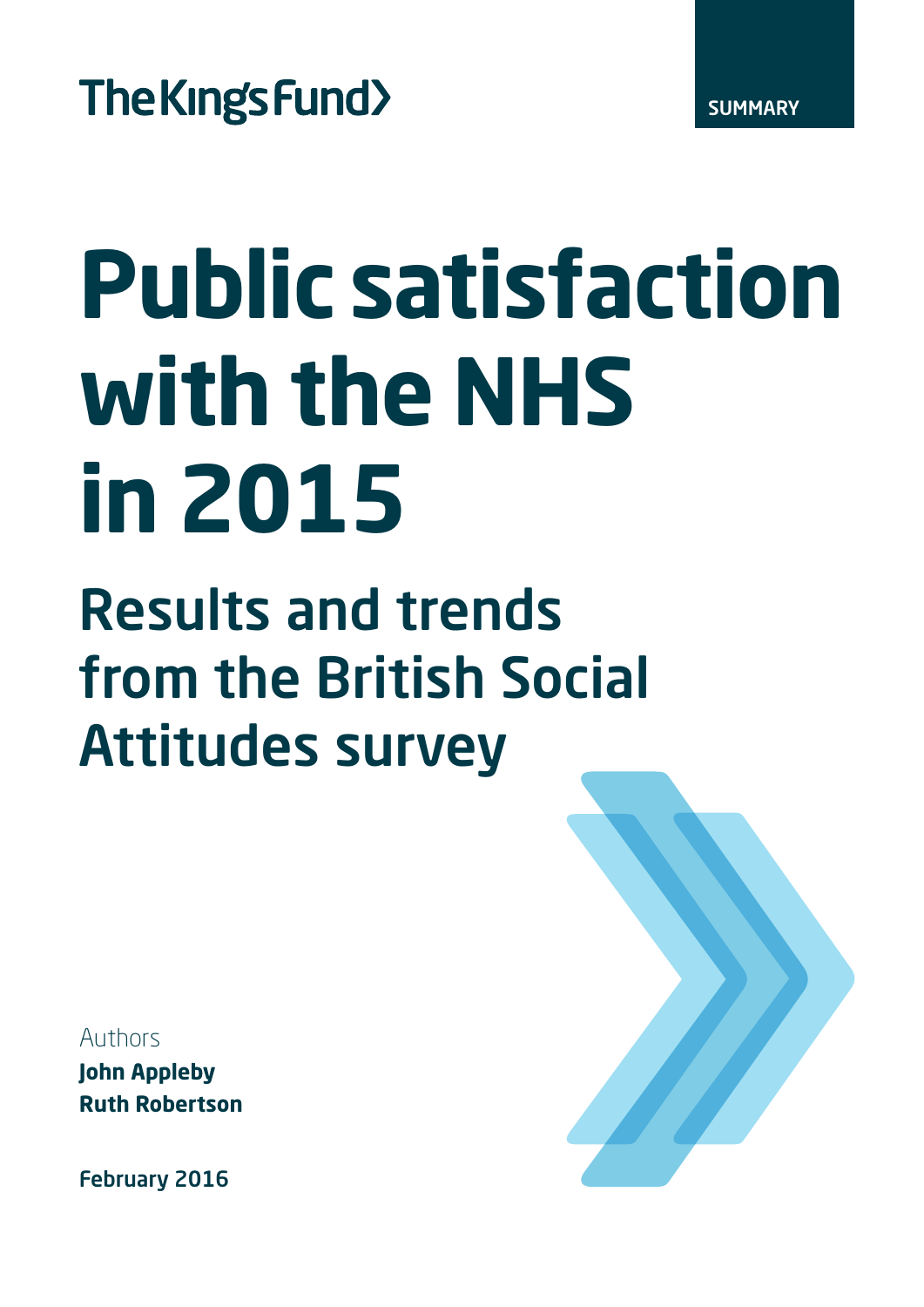# Introduction

Since 1983, NatCen Social Research's British Social Attitudes (BSA) survey has asked members of the public about their views on, and feelings towards, the NHS and health and care issues generally. The latest survey was carried out between July and October 2015 and asked a nationally representative sample of more than 2,000 people about their satisfaction with the NHS overall, and of more than 1,000 people about their satisfaction with individual NHS services.

Below we summarise the headline results. More detail from the survey will be published by NatCen Social Research in summer 2016.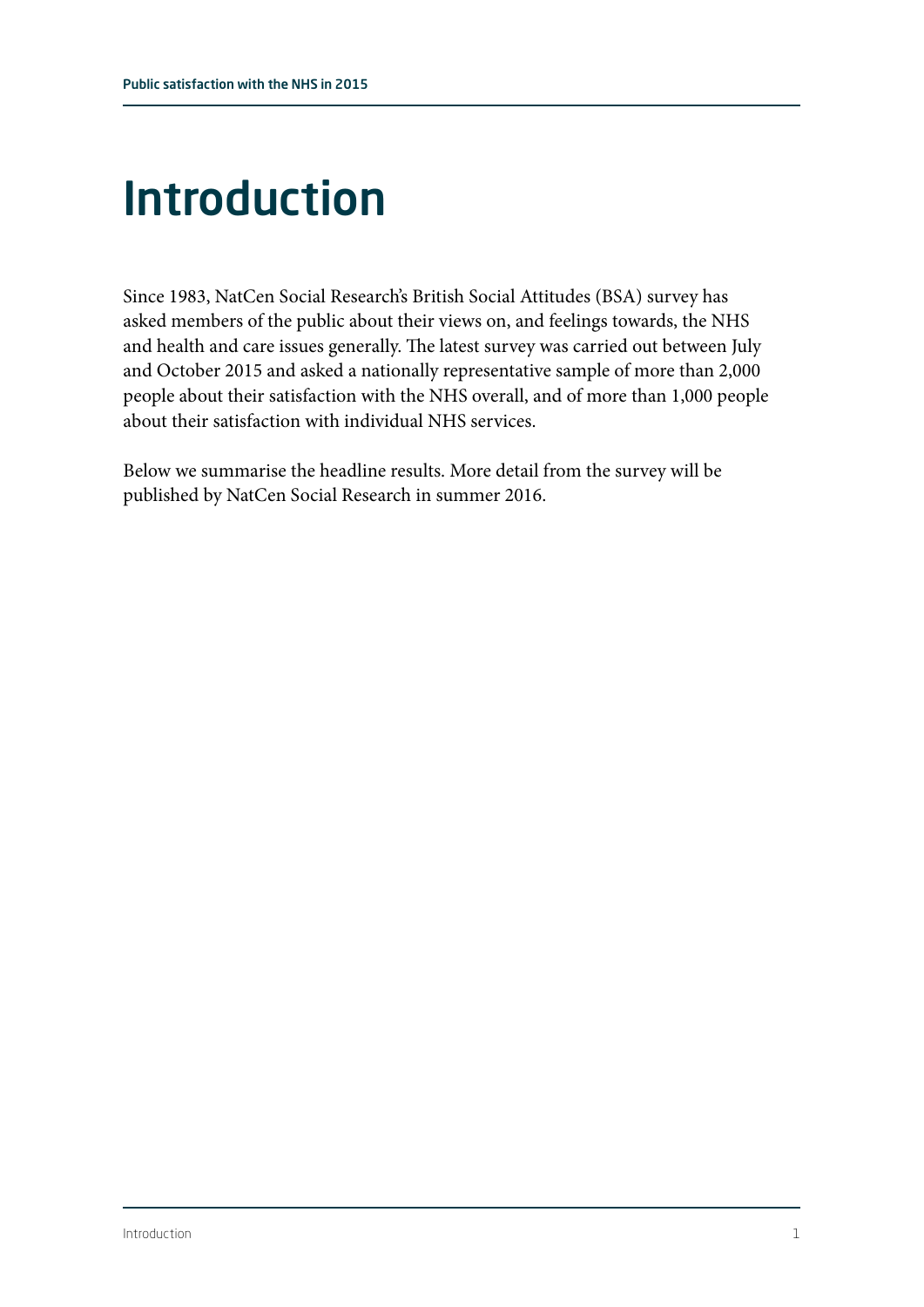# Key findings

- **•** Overall public satisfaction with the NHS fell by 5 percentage points in 2015 to 60 per cent. At the same time, dissatisfaction with the service rose by 8 percentage points to 23 per cent, taking dissatisfaction back to the levels reported between 2011 and 2013.
- **•** Satisfaction with GP services remained higher than with other NHS services. However, satisfaction of 69 per cent in 2015 was the lowest rate recorded since the survey began in 1983.
- **•** Satisfaction with NHS dentistry remained flat at 54 per cent.
- **•** Satisfaction with outpatient services also remained stable at 66 per cent, but was higher than satisfaction with other hospital-based services.
- **•** Satisfaction with inpatient services was 58 per cent, having remained statistically unchanged for the past three years.
- **•** Satisfaction with accident and emergency (A&E) services was lower than satisfaction with other hospital-based services at 53 per cent.
- **•** Satisfaction with social care services provided by local authorities was 26 per cent, 5 percentage points lower than in 2014 and far lower than satisfaction with health care services.
- **•** Overall satisfaction with the NHS was higher among supporters of the Conservative party (65 per cent) than among Labour supporters (59 per cent). After a jump in satisfaction among Labour supporters in 2014, 2015 saw satisfaction levels in this group return to its 2013 level with an 11 percentage point drop.
- **•** The three main reasons people gave for being satisfied with the health service were: the quality of care in the NHS, the fact that the NHS is free at the point of use, and the range of services and treatments available.The three main reasons that people gave for being dissatisfied with the health service were: long waiting times, staff shortages and lack of funding.
- **•** Public satisfaction with the NHS is a multi-faceted measure influenced by respondents' views on politics, policy and public institutions as well as their experience of the NHS. It is not a straightforward indicator of NHS performance.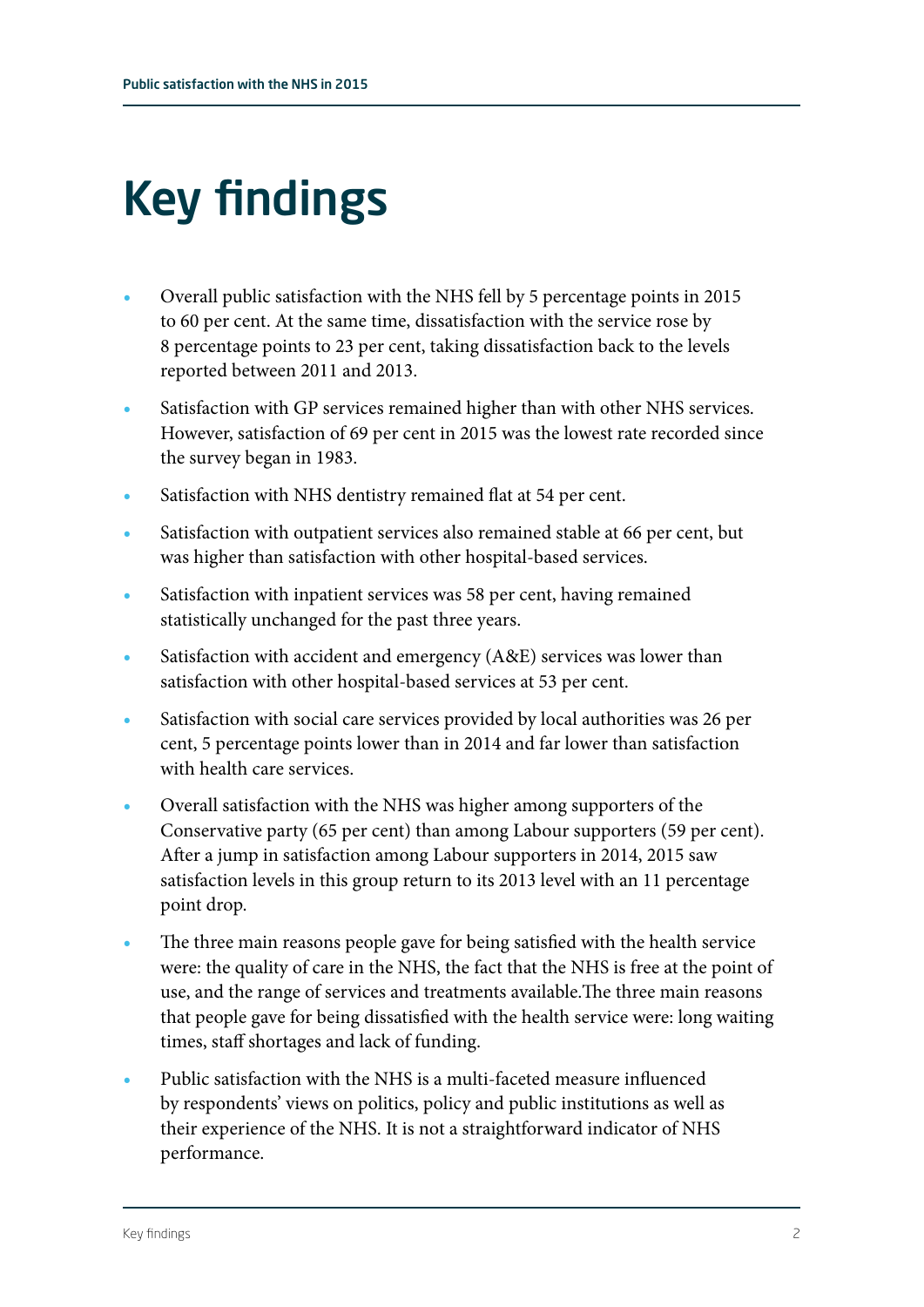## How satisfied is the British public with the NHS overall?

For more than 30 years, the British Social Attitudes survey has asked members of the public, 'All in all, how satisfied or dissatisfied would you say you are with the way in which the National Health Service runs nowadays?' This overall measure of satisfaction with the NHS provides a fascinating picture of how public attitudes towards the NHS have changed over time.

In 2015, overall NHS satisfaction fell to 60 per cent, down from 65 per cent in 2014. At the same time, dissatisfaction with the NHS rose by 8 percentage points to 23 per cent, the largest single-year increase since the survey began in 1983. This took dissatisfaction back to the level reported between 2011 and 2013.

Figure 1 shows that the decade of NHS funding growth during the 2000s was accompanied by increasing levels of public satisfaction, which reached a peak in 2010 at 70 per cent. Although satisfaction in 2015 is still high by historic standards, it is now nine percentage points below its 2010 peak.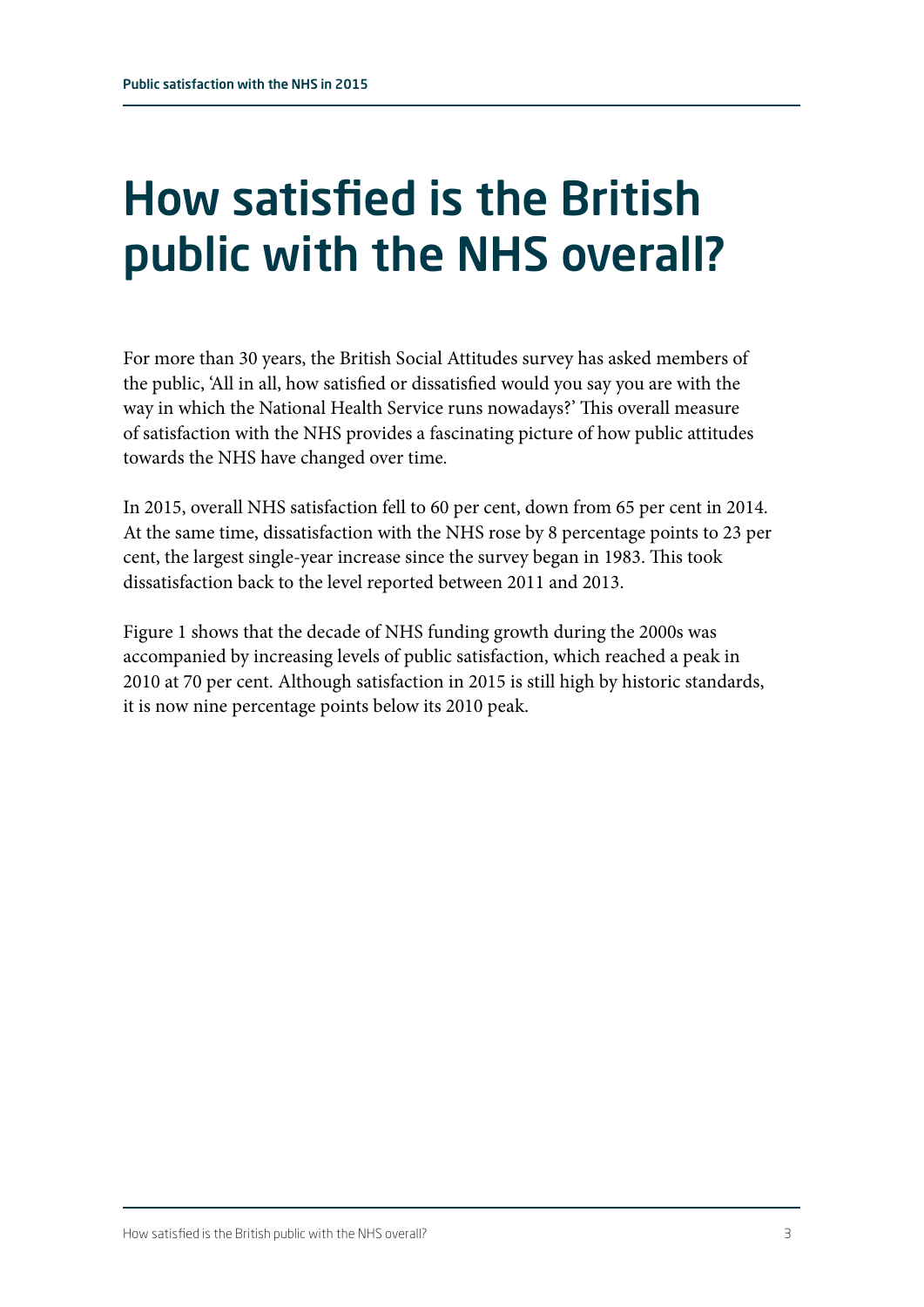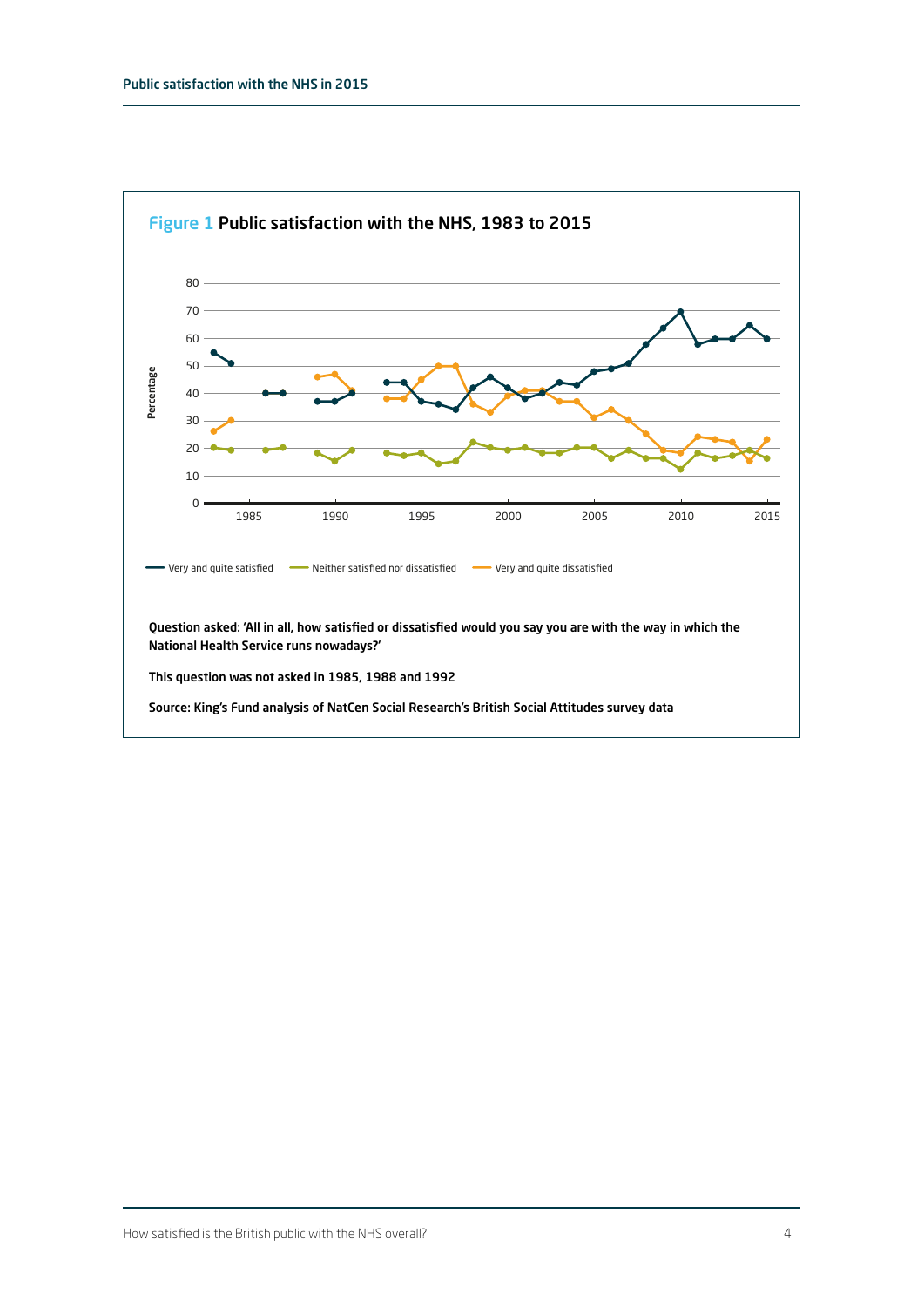### Who is the most satisfied with the NHS?

Satisfaction levels vary among different groups within the population. Figure 2 shows satisfaction rates split by household income, country, gender, age and recent contact with inpatient services. Confidence intervals show the range of values that, based on the survey data, we can be 95 per cent certain include the true satisfaction level for each group. Where the confidence intervals overlap, we cannot be confident the recorded satisfaction levels differ between groups.

People aged 75 and over have higher levels of satisfaction than younger people. Satisfaction rates vary less across income groups, between men and women and between those with and without recent contact with inpatient services (and there were no statistically significant differences for these groups). There is also no statistically significant difference in satisfaction rates by country this year.

To understand the relative impact of different population characteristics on satisfaction, we are conducting more detailed analyses, which will be published by NatCen in the summer.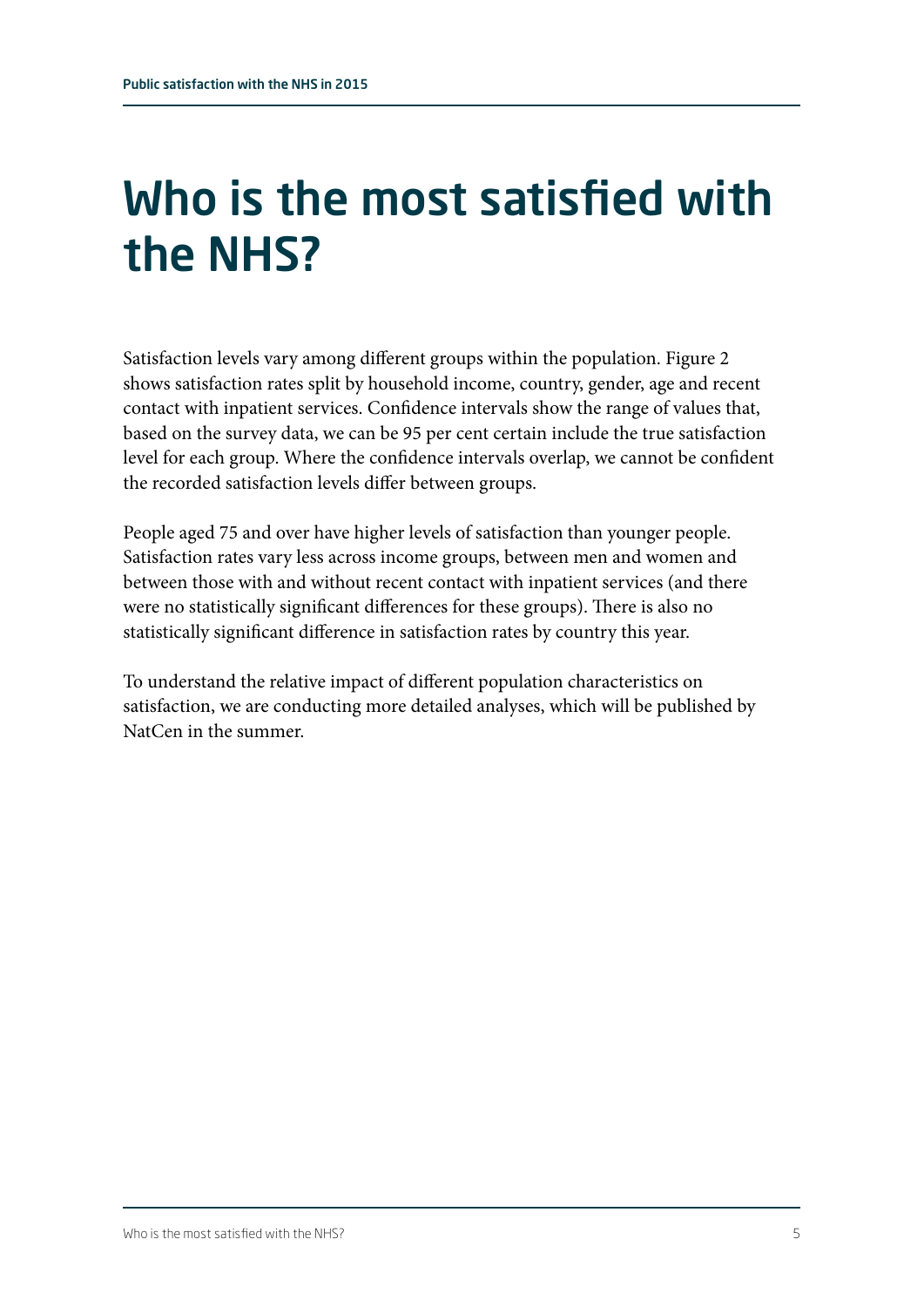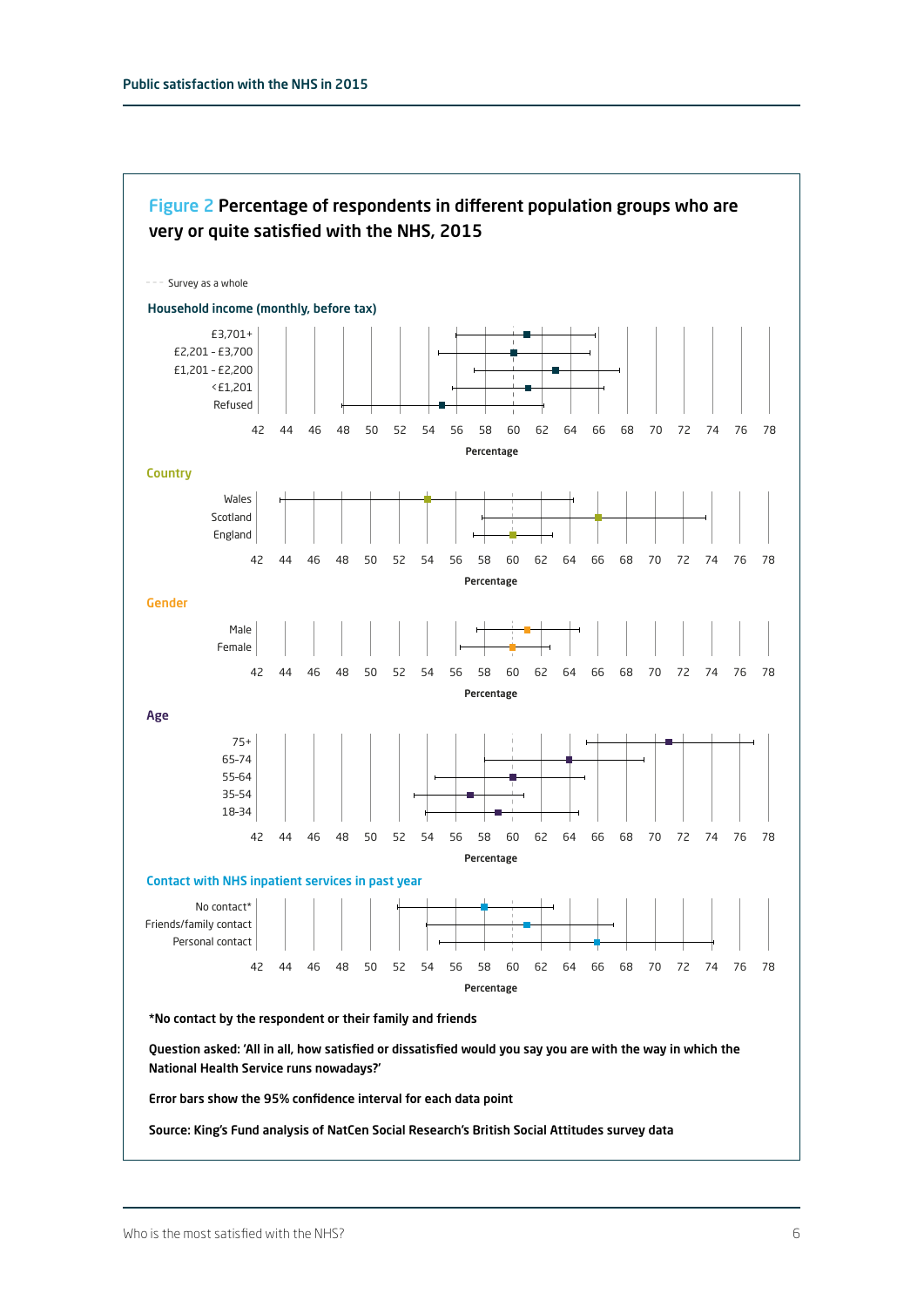Satisfaction levels also tend to be higher among supporters of the political party in power, implying people consider the government's competence in running the health service in their ratings. Figure 3 shows that Labour supporters were the most satisfied group during much of the Labour party's time in power, while Conservative and Liberal Democrat supporters generally reported higher levels of satisfaction during the last (coalition) parliament.

Over the past five years, satisfaction levels among Conservative supporters have remained relatively stable, while the views of Labour supporters have fluctuated. In the [2014 British Social Attitudes survey](http://www.kingsfund.org.uk/projects/bsa-survey-2014), there was an 11 percentage point jump in satisfaction levels among Labour supporters, which was surprising during a period of coalition government when the NHS was under pressure financially. While there may have been a genuine feeling among Labour supporters that the NHS had improved in 2014, a more likely explanation is that they were signalling a vote of support for the health service as an institution during tough times. Whatever the explanation, the effect was short-lived. In 2015, satisfaction among Labour supporters fell back to its 2013 level, dropping by 11 percentage points to 59 per cent, their views perhaps reflecting the general election campaign and its outcome.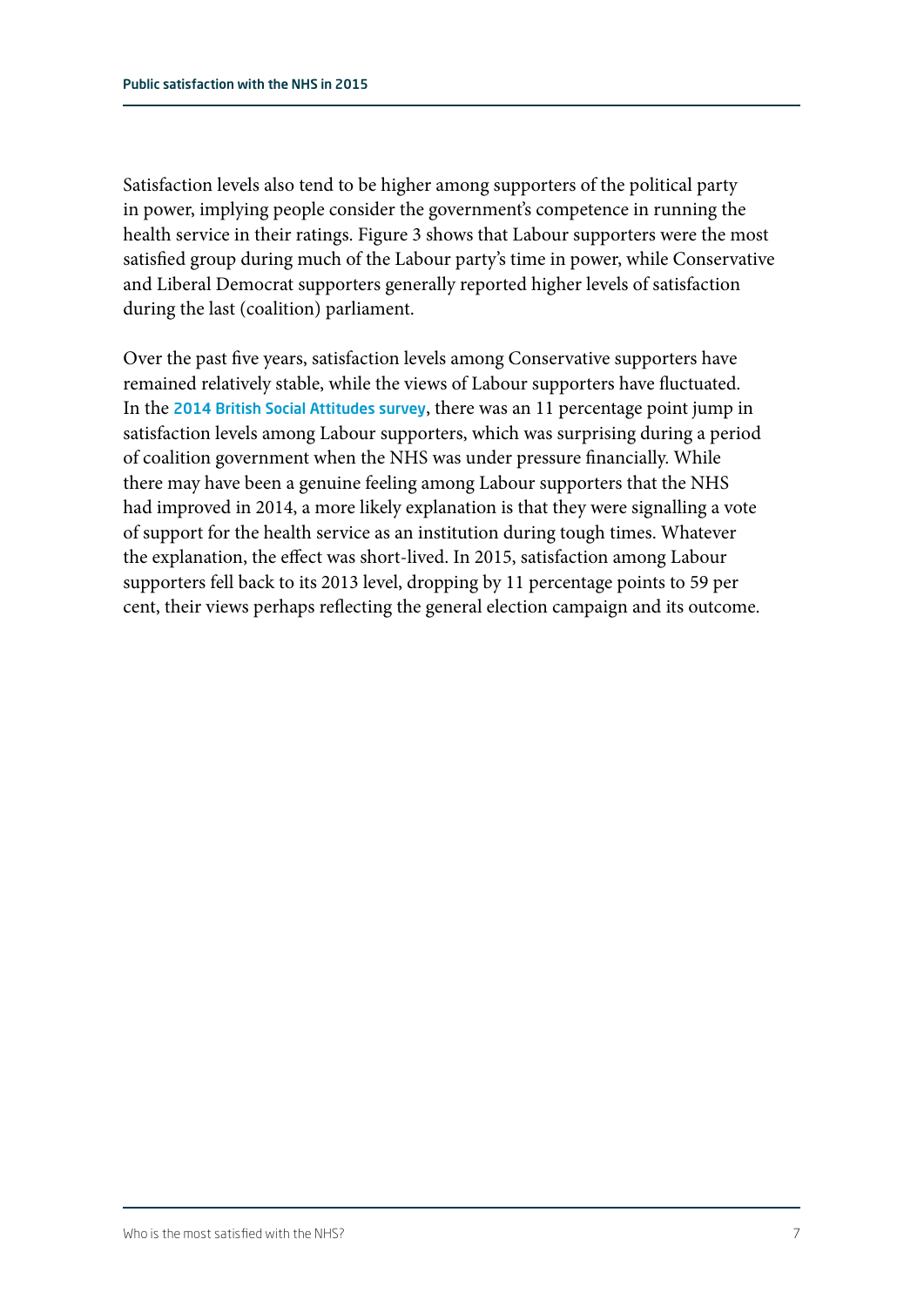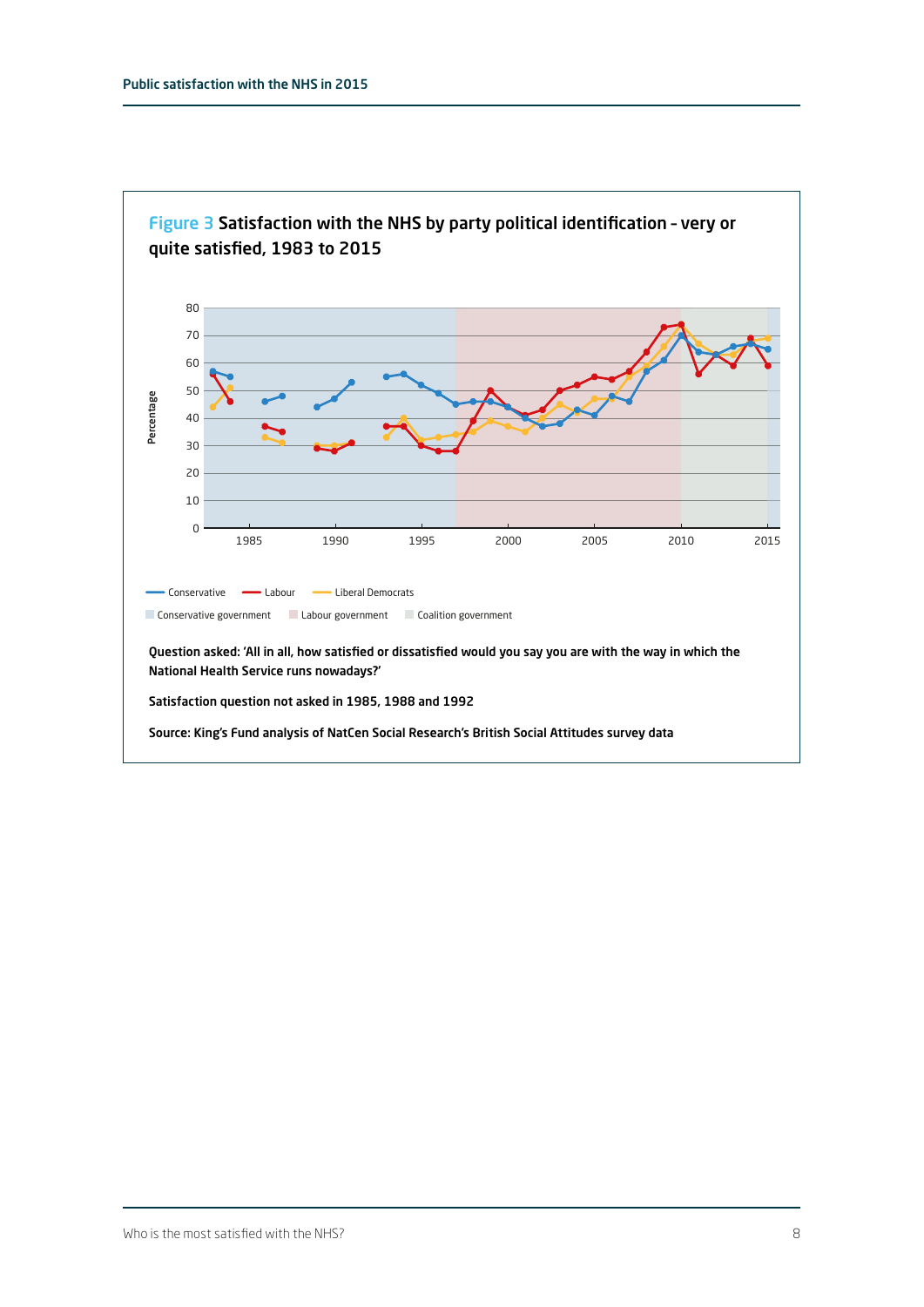## How satisfied is the British public with different NHS services?

The survey also asks the public for its views on specific health and social care services. When interpreting this data, it is important to remember that many respondents will not have recently used the particular service they have been asked to comment on. Because of this, they are asked to consider either their own experience or what they have heard from other sources in their answers.

Each year, there are higher levels of satisfaction with general practice than with other NHS services and 2015 is no exception. However, satisfaction with general practice has been falling since 2010 and at 69 per cent in the latest survey, it is currently at the lowest level ever recorded in the BSA. [The national GP patient survey](http://gp-survey-production.s3.amazonaws.com/archive/2016/January/January+2016+National+Summary+Report.pdf) found a similar (although less pronounced) trend in patient views. While patients' ratings of their overall experience in general practice remain positive, they have declined slightly since 2012.

Most respondents can draw on their own experience of GP services when answering this question  $-$  [on average people visit their GP every two months](http://www.hscic.gov.uk/pubs/gpcons95-09). However, their views may also have been influenced by negative stories in the press about pressures in general practice.

People were less satisfied with NHS dentistry services. After a period of growing satisfaction in the late 2000s, rates plateaued at the start of this decade, and in 2015, satisfaction with dentistry of 54 per cent is unchanged from the previous year.

The survey defines social care services as personal support services provided by local authorities for people who cannot look after themselves because of illness, disability or age. In 2015, 26 per cent of respondents were satisfied with social care services, a 5 percentage point drop from the previous year (also *see* Figure 6).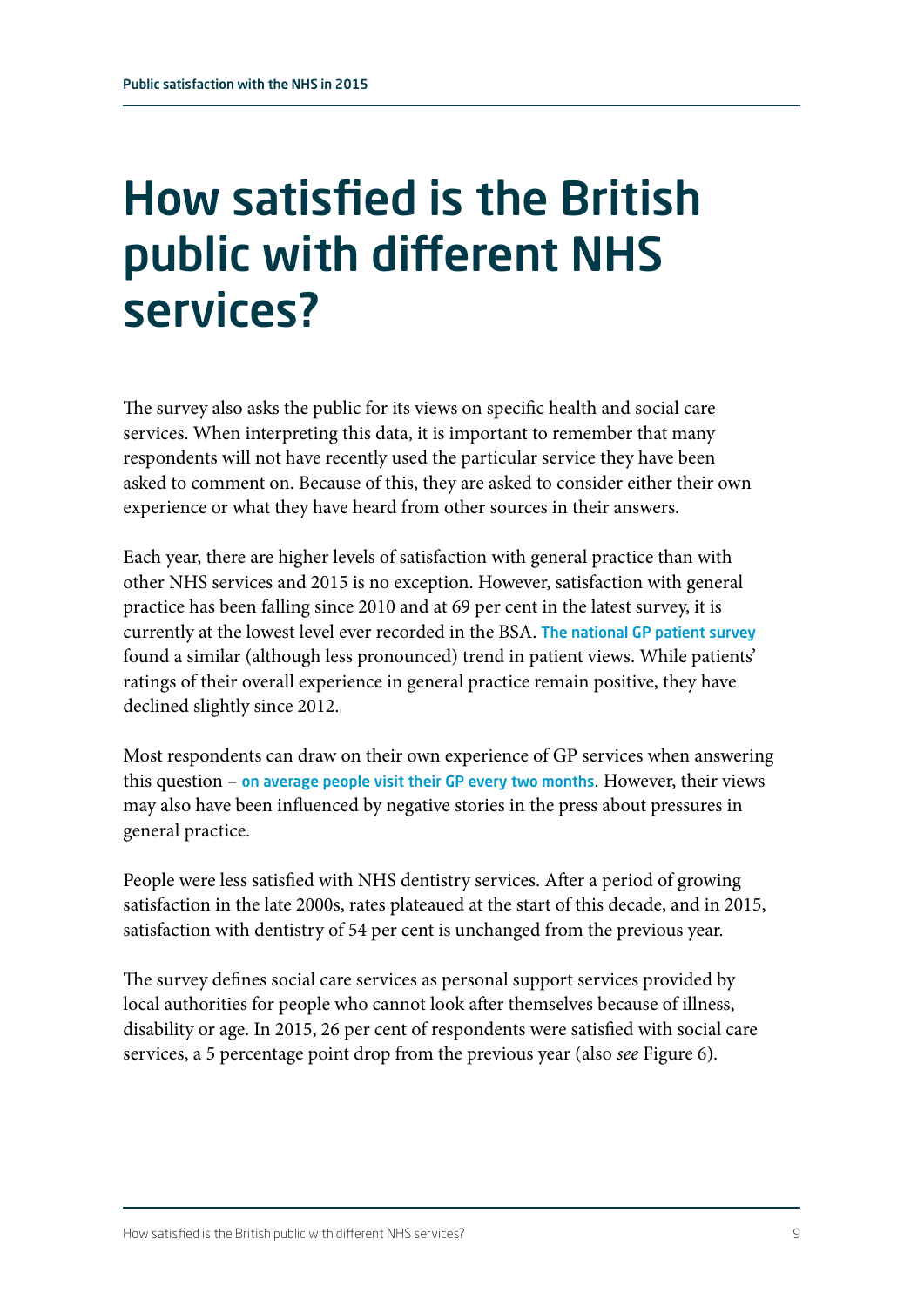

Figure 4 Satisfaction with GP, dentistry and social care services – very or quite

'From your own experience, or from what you have heard, please say how satisfied or dissatisfied you are with the services provided to people who need this kind of regular help with looking after themselves, whose family cannot provide it?' (2005, 2007)

GP and dentist questions not asked in 1984, 1985, 1988, 1992 and 1997

Social care questions not asked before 2005 or in 2006 and 2008–11

The BSA also asks respondents for their views on hospital-based services. In 2015, 66 per cent of people said they were satisfied with outpatient services, which is not statistically different from the previous year's level.

Satisfaction with inpatient services has remained statistically unchanged for the past three years and in 2015 was 58 per cent.

Public views on A&E services have fluctuated for the past few years and in 2015 satisfaction was 53 per cent, statistically unchanged from the previous year.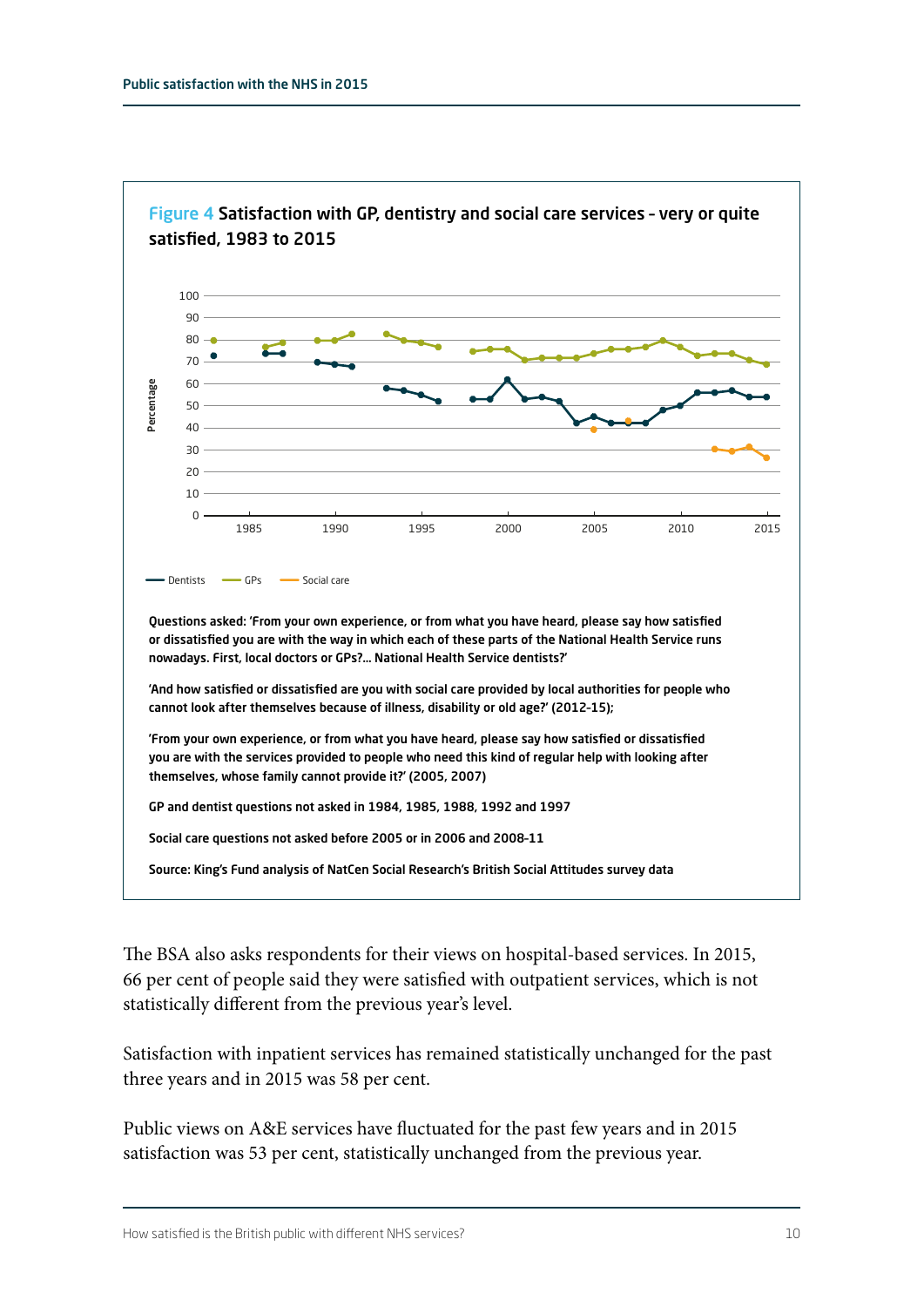In very broad terms, public satisfaction with hospital services follows the same pattern as overall satisfaction with the NHS. As only a small proportion of the population has direct experience of hospital services each year, respondents are likely to be reflecting on a range of factors when answering these questions, many of which will also contribute to their overall levels of satisfaction.



Figure 6 brings together public satisfaction data for health and social care services and the NHS overall in 2015. As in previous years, satisfaction with the social care services provided by local authorities was far lower than satisfaction with health care services.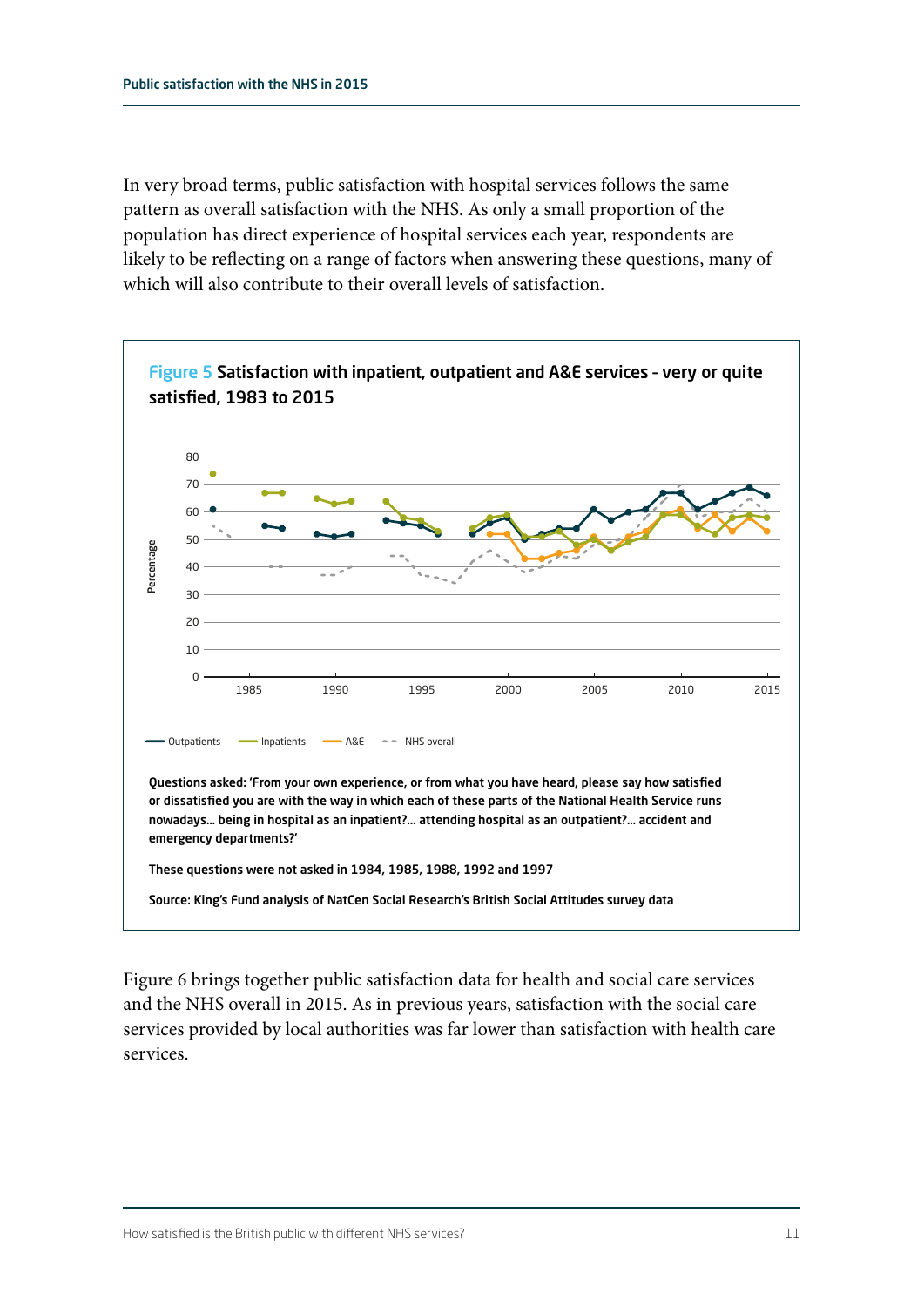

Questions asked: 'From your own experience, or from what you have heard, please say how satisfied or dissatisfied you are with the way in which each of these parts of the National Health Service runs nowadays. First, local doctors or GPs?… National Health Service dentists?'… being in hospital as an inpatient?… attending hospital as an outpatient?… accident and emergency departments?'

'And how satisfied or dissatisfied are you with social care provided by local authorities for people who cannot look after themselves because of illness, disability or old age?'

Source: King's Fund analysis of NatCen Social Research's British Social Attitudes survey data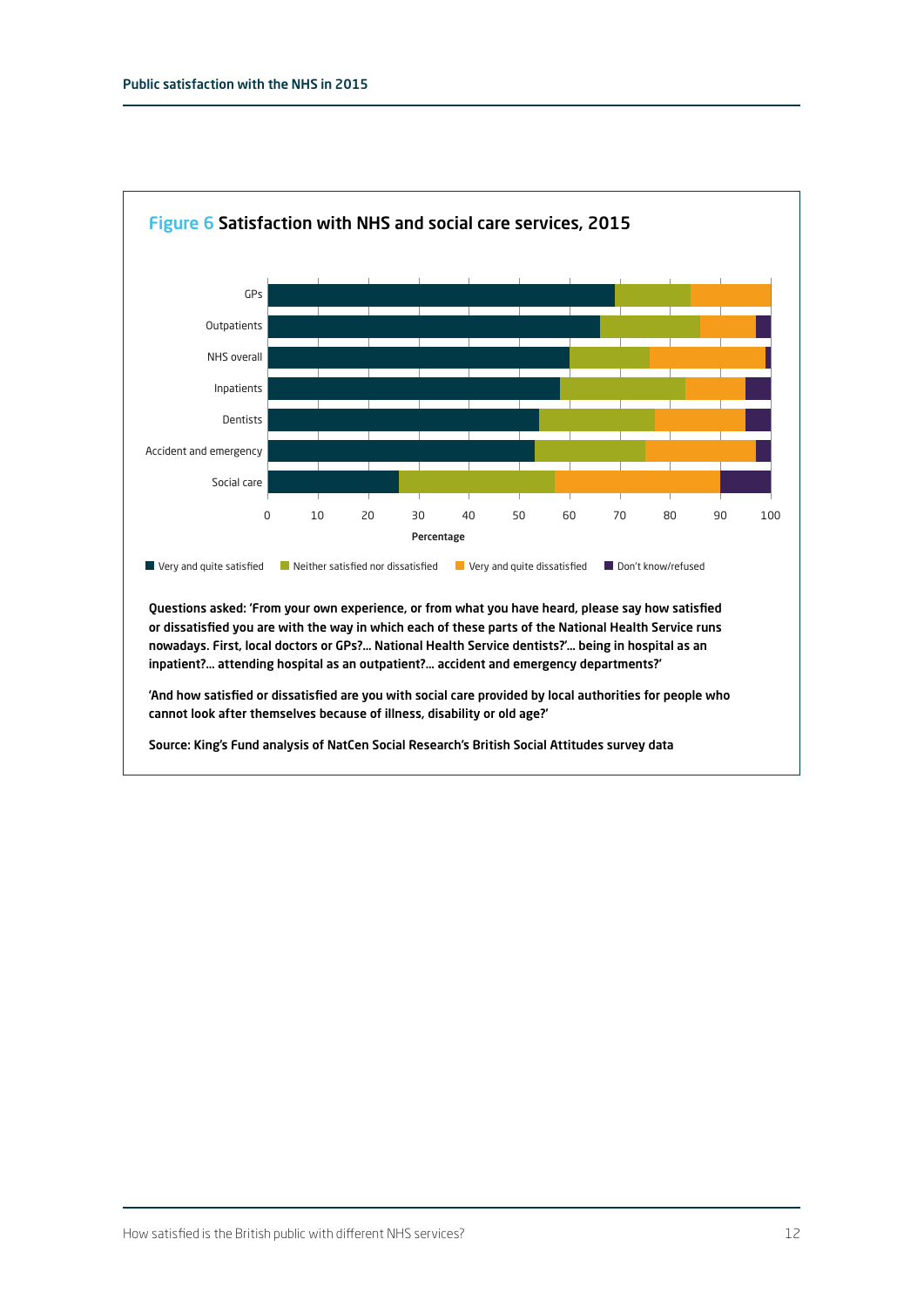# What drives public satisfaction?

In past years we have had to make educated guesses as to what lies behind the satisfaction ratings reported in the survey. For example, what are people actually thinking about when asked about their satisfaction with the way the National Health Service runs? Their past experiences of the NHS? Newspaper stories about the service? Or their general views about the government of the day? In 2015, for the first time, we included a set of follow-up questions that asked members of the public why they were satisfied or dissatisfied with the NHS overall. Respondents were given a list of options and asked to pick up to three. The charts below show the proportion of satisfied (Figure 7) and dissatisfied respondents (Figure 8) who selected each factor. As many respondents selected more than one factor, the percentages sum to more than 100.

The results show that public satisfaction is not a straightforward appraisal of NHS performance. It is a multi-faceted measure influenced by respondents' views on politics, policy and public institutions, as well as their experience of the NHS.

When the 60 per cent of respondents who said they were satisfied with the NHS in 2015 were asked to explain their views, five main factors emerged. Three of these can be characterised as different aspects of the quality of NHS care. The most commonly cited reason for satisfaction was indeed the quality of NHS care. But the attitudes and behaviour of NHS staff and, to a lesser extent, waiting times were also cited by many. It is also interesting to see that a majority of those saying they were satisfied with the NHS said this was because of the comprehensive range of services provided and that these were free at the point of use – a founding principle of the NHS.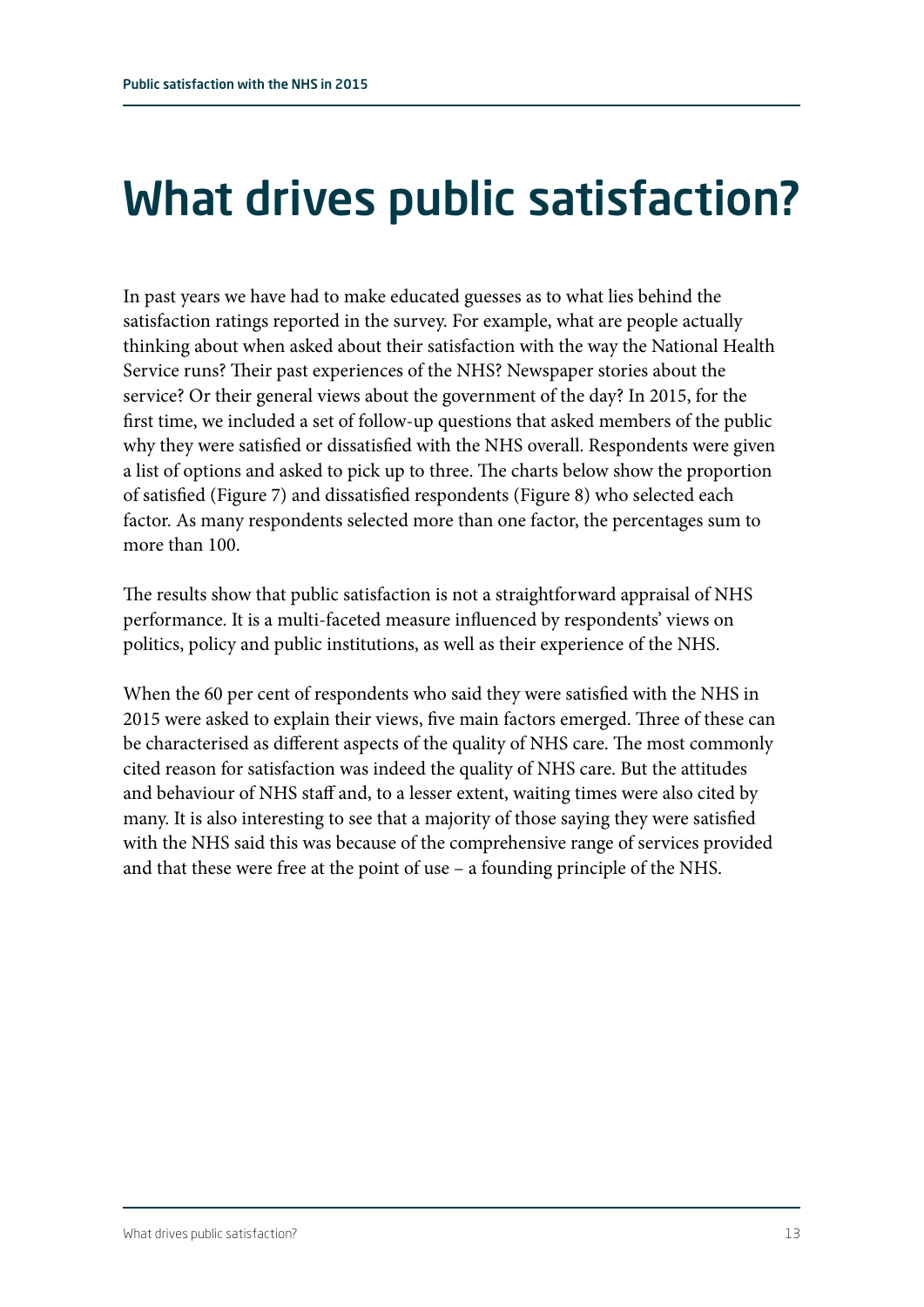

Dissatisfaction with the NHS reflects a different set of factors. For the 23 per cent of respondents who said they were very or quite dissatisfied, waiting times, staff shortages, underfunding and financial inefficiency were the top four reasons for dissatisfaction, with quality of care being cited by a quarter.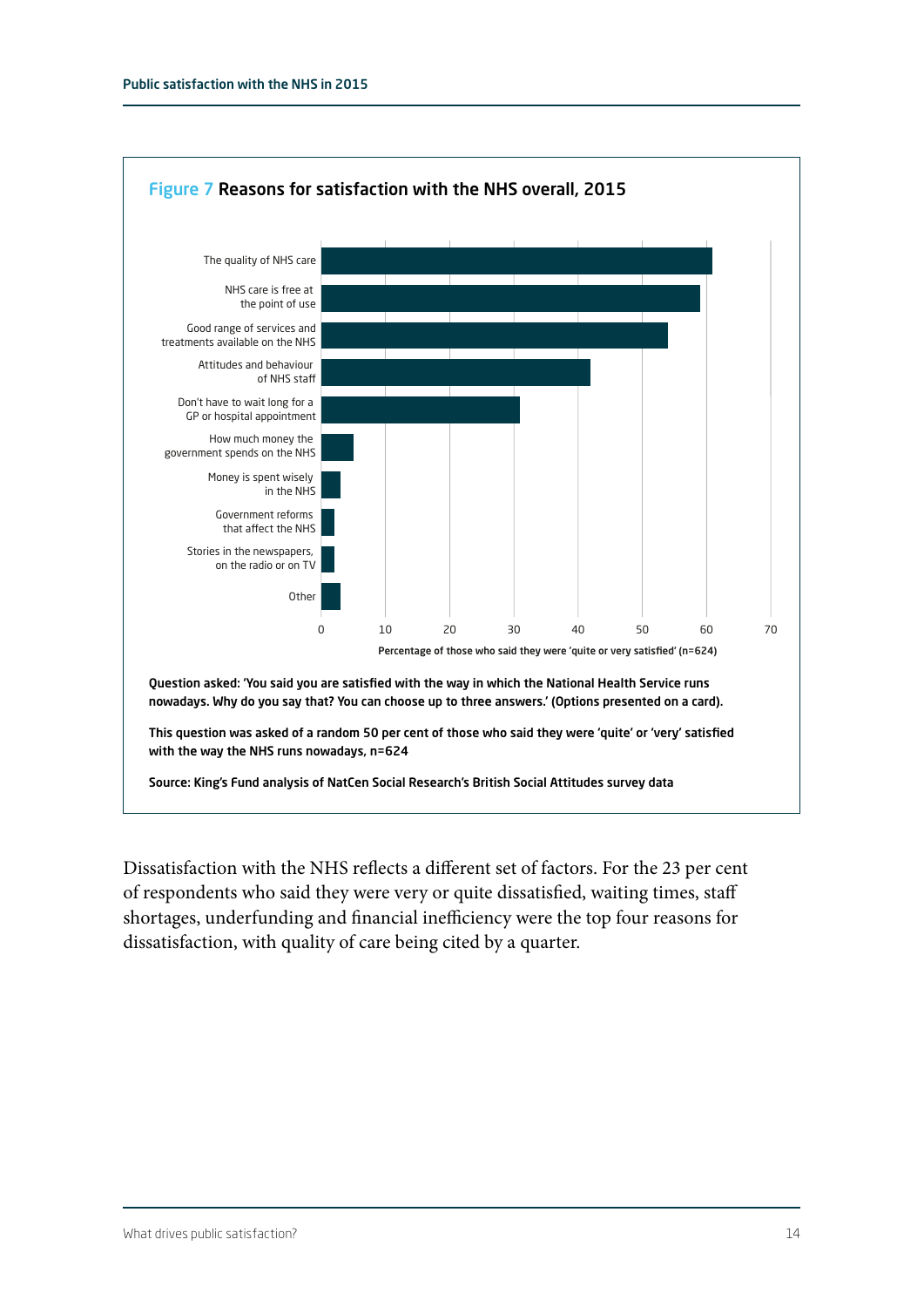

Very few respondents to either question said that stories in the newspapers, on the radio or on television influenced their attitudes. However, the impact of the media on satisfaction is likely to be more significant than these figures imply. It may be that people's perceptions of factors such as the NHS's financial position are to some degree influenced by the media, but that when answering this questionnaire they remember that perception rather than its source. The following box details the main health-related media stories during the fieldwork period for this survey.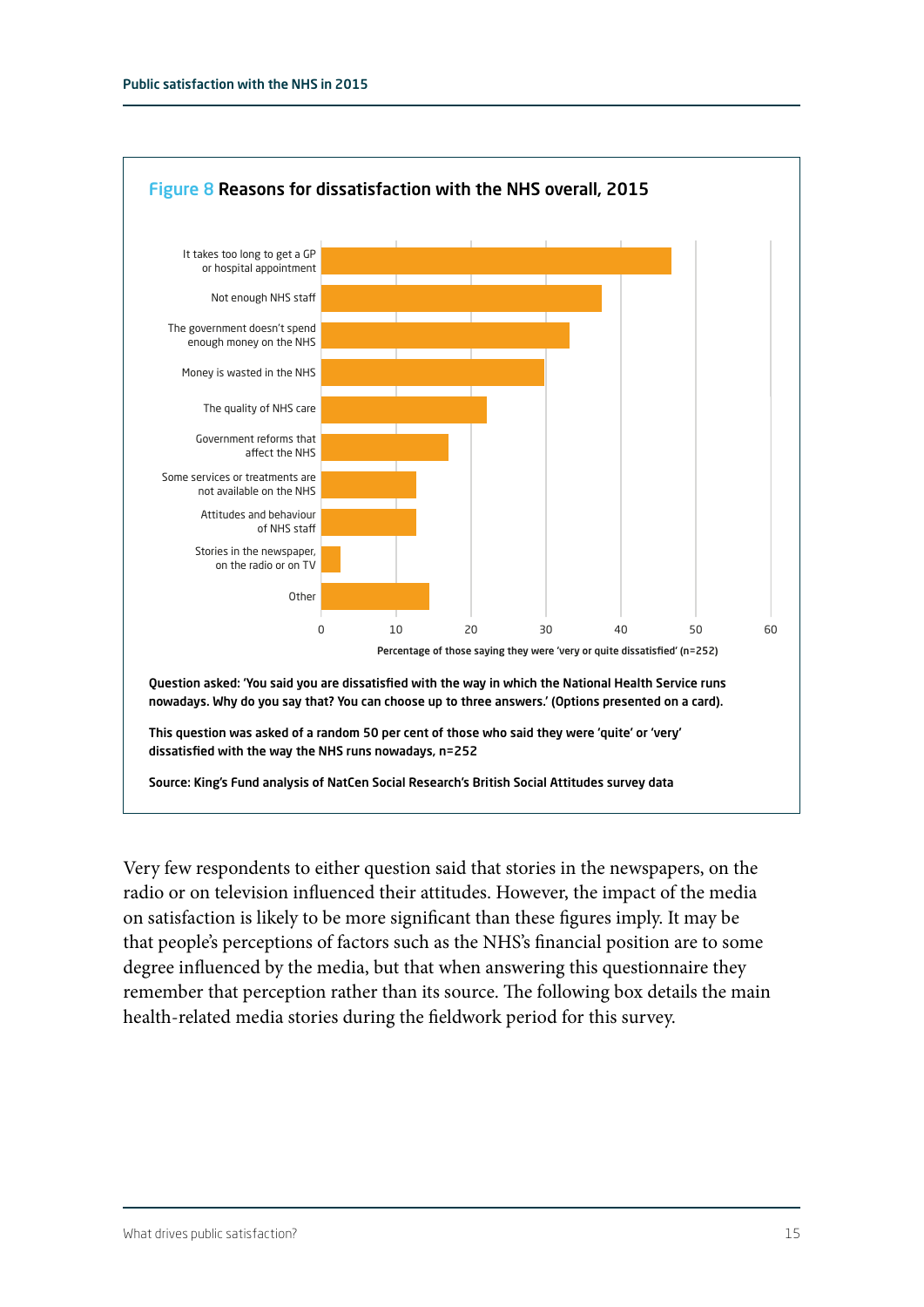#### Media coverage of the NHS: July–October 2015

The NHS had a high profile during the general election campaign and this continued into the months when the field work for the British Social Attitudes survey was conducted. There were a number of stories reported but the most significant were as follows.

Issues concerning the performance of the NHS dominated the headlines, including stories on the difficulty of getting a timely GP appointment.

Media coverage also included the Secretary of State for Health's pledge to make the NHS a seven-day service. This linked to stories on higher weekend mortality rates and the ongoing dispute about junior doctors' contracts.

Pressures on social care services were also covered extensively when the government announced a delay (until 2020) in changes to social care funding arrangements recommended by Andrew Dilnot. Warnings of an imminent social care crisis followed.

Towards the end of the BSA survey period, Addenbrooke's Hospital was put into special measures and its chief executive resigned.

Finally, figures published by Monitor and the NHS Trust Development Authority highlighted large deficits among NHS providers, and media stories focused on the financial pressures facing the NHS ahead of the Spending Review.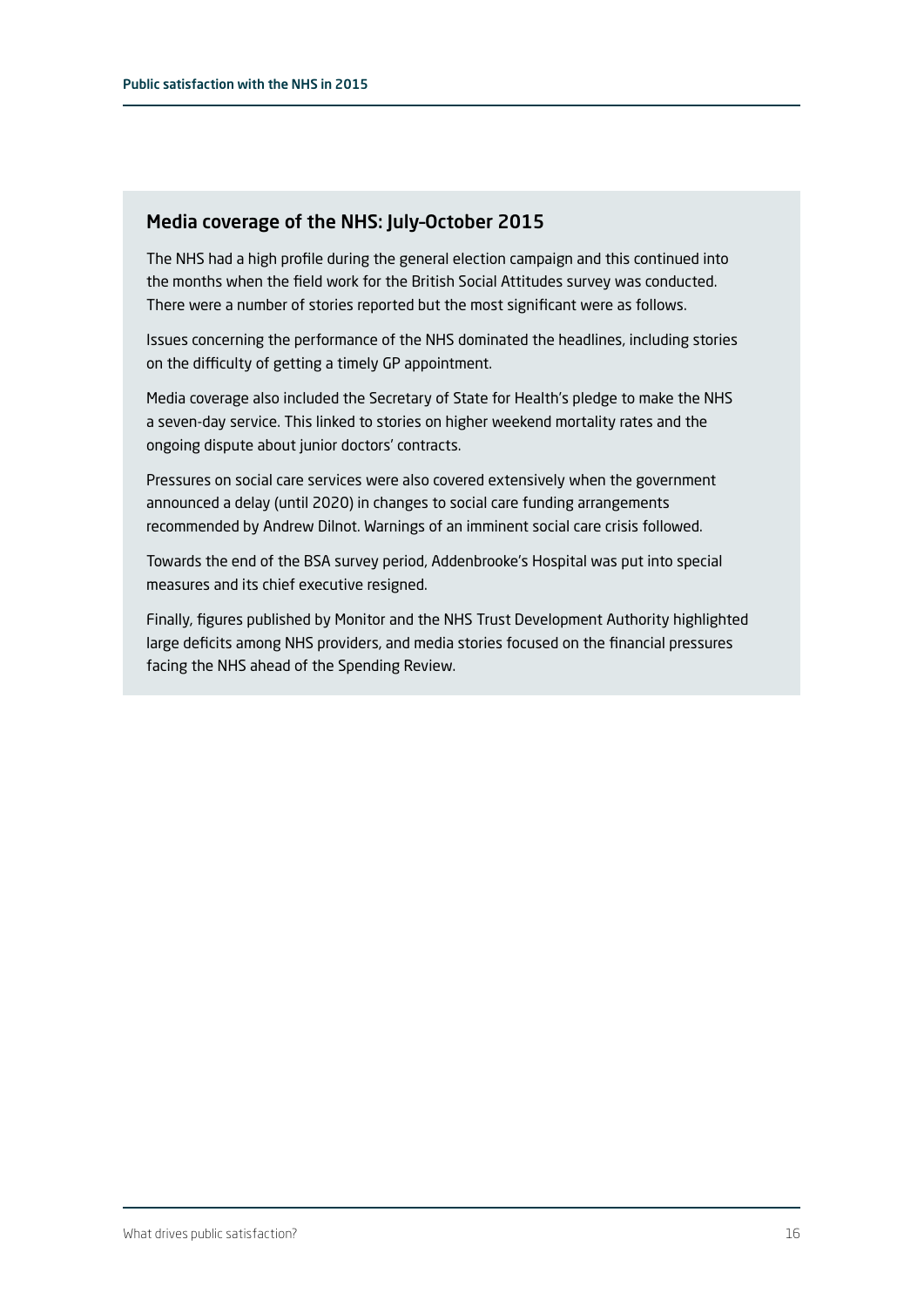# Conclusion

The British Social Attitudes survey data on public satisfaction with the NHS is often used by politicians, policy-makers and the media as a measure of NHS performance. Growing satisfaction is heralded as a success for the NHS and the party in power, while declining satisfaction is used as ammunition against those running the service.

Findings from new questions in the 2015 survey show that public satisfaction cannot be interpreted as a straightforward indicator of NHS performance. The relatively high levels of satisfaction reported in 2015 in part reflect positive views on the quality and range of services available on the NHS, but also reflect public support for the concept of a publicly run health service free at the point of use and providing a comprehensive range of services. Dissatisfaction was most often explained by views about waiting times, and a lack of financial and staff resources followed by concerns about inefficiencies in the NHS and the quality of care. Interestingly, the second and third of these reasons for dissatisfaction do not imply a dislike of the NHS, but a desire for it to be better resourced.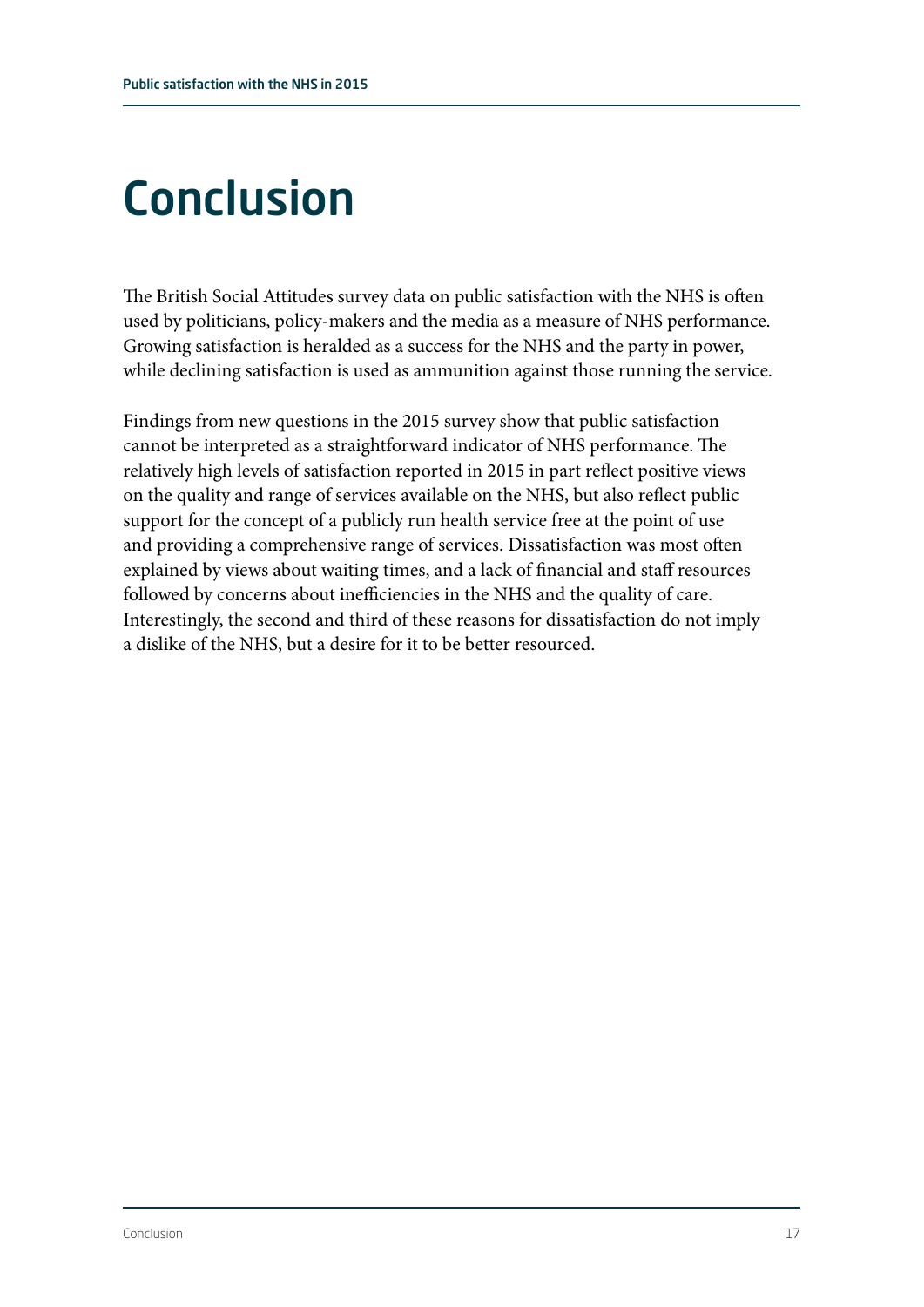# Methodology

NatCen Social Research's British Social Attitudes survey has been conducted almost every year since 1983. Overall, just under 100,000 people have taken part. A selection of health and social care-related questions – including those on satisfaction reported here – has been funded by The King's Fund since 2011. Other funders sponsor other questions on a variety of topics.

#### Sample and approach

The 2015 survey consisted of 4,328 interviews with a representative sample of adults in England, Scotland and Wales. Addresses are selected at random and visited by one of NatCen Social Research's interviewers. After selecting (again at random) one adult (aged 18 and over) at the address, the interviewer carries out an hour-long interview. The participant answers most questions by selecting an answer from a set of cards.

The sample size for the overall NHS satisfaction question reported here was 2,167 in 2015; for questions about satisfaction with other NHS services the sample size was 1,062. The data is weighted to correct for the unequal probabilities of selection, and for biases caused by differential non-response. The weighted sample is calibrated to match the population in terms of age, sex and region. The margin of error in 2015 for the health care questions was around +/- 1.8 to 3.5 percentage points.

The majority of field work for the 2015 survey was conducted between July and October, with a small number of interviews taking place in November.

#### **Topics**

The topics covered by the survey change from year to year, depending on the identities and interests of its funders. Some questions are asked every year, some every couple of years and some less frequently.

#### Funding

The survey is funded by a range of charitable and government sources, which